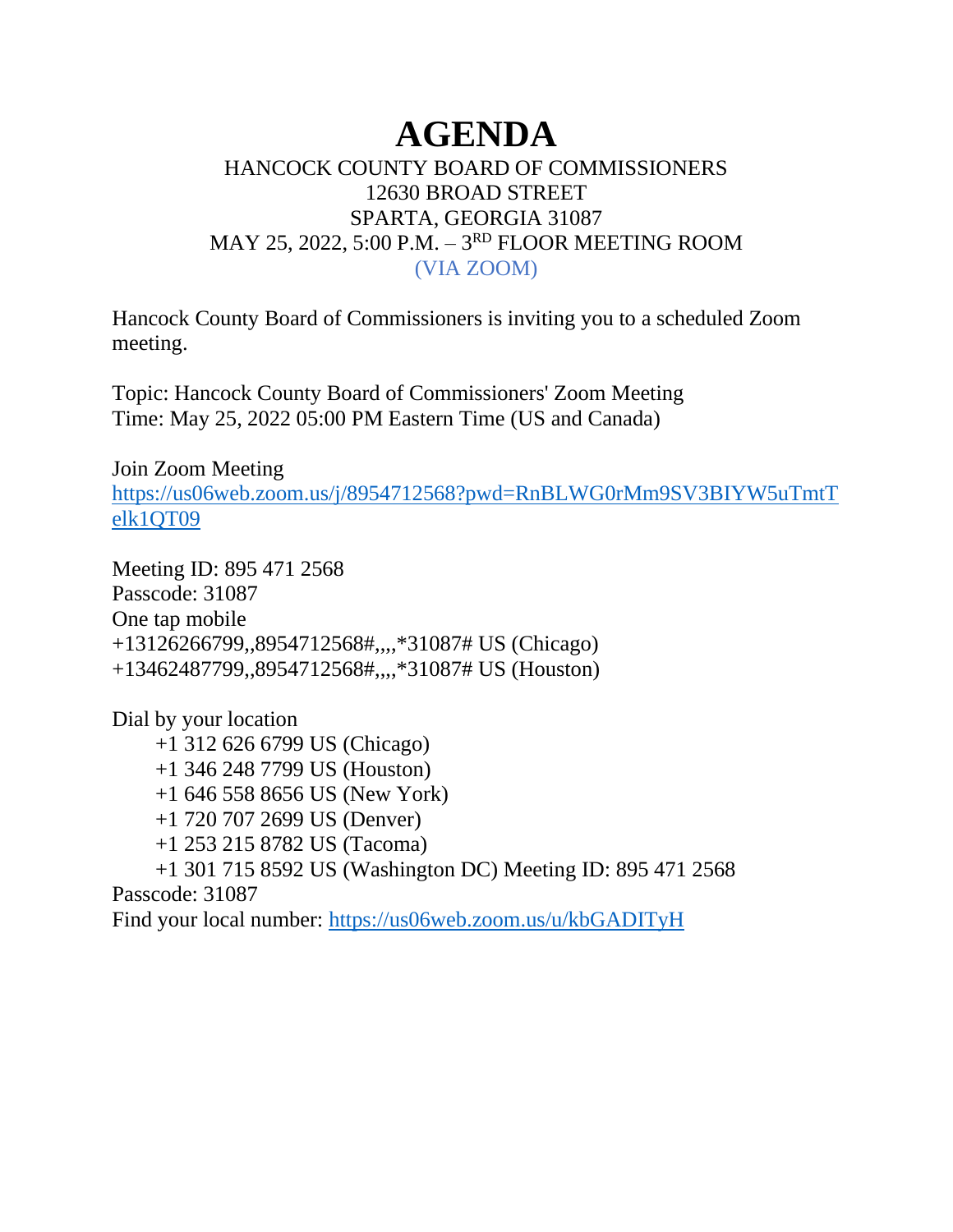May 25, 2022, Agenda Page 2 (VIA ZOOM)

Call to Order Prayer Pledge of Allegiance Roll Call

Adoption of Agenda

Adoption of Minutes RE: April 13, 2022, Work Session – Called Meeting

Administration

• Discussion – Approval RE: Teresa Andrews, Planning and Zoning Director RE: SUP-02-2022 Applicant: Harold Timmons on behalf of Vertical Bridge (VB BTS, LLC) OWNER: Marvin Peden

Public Comments

Adjournment

## **THIS INSTITUTION IS AN EQUAL OPPORTUNIY EMPLOYER AND PROVIDER**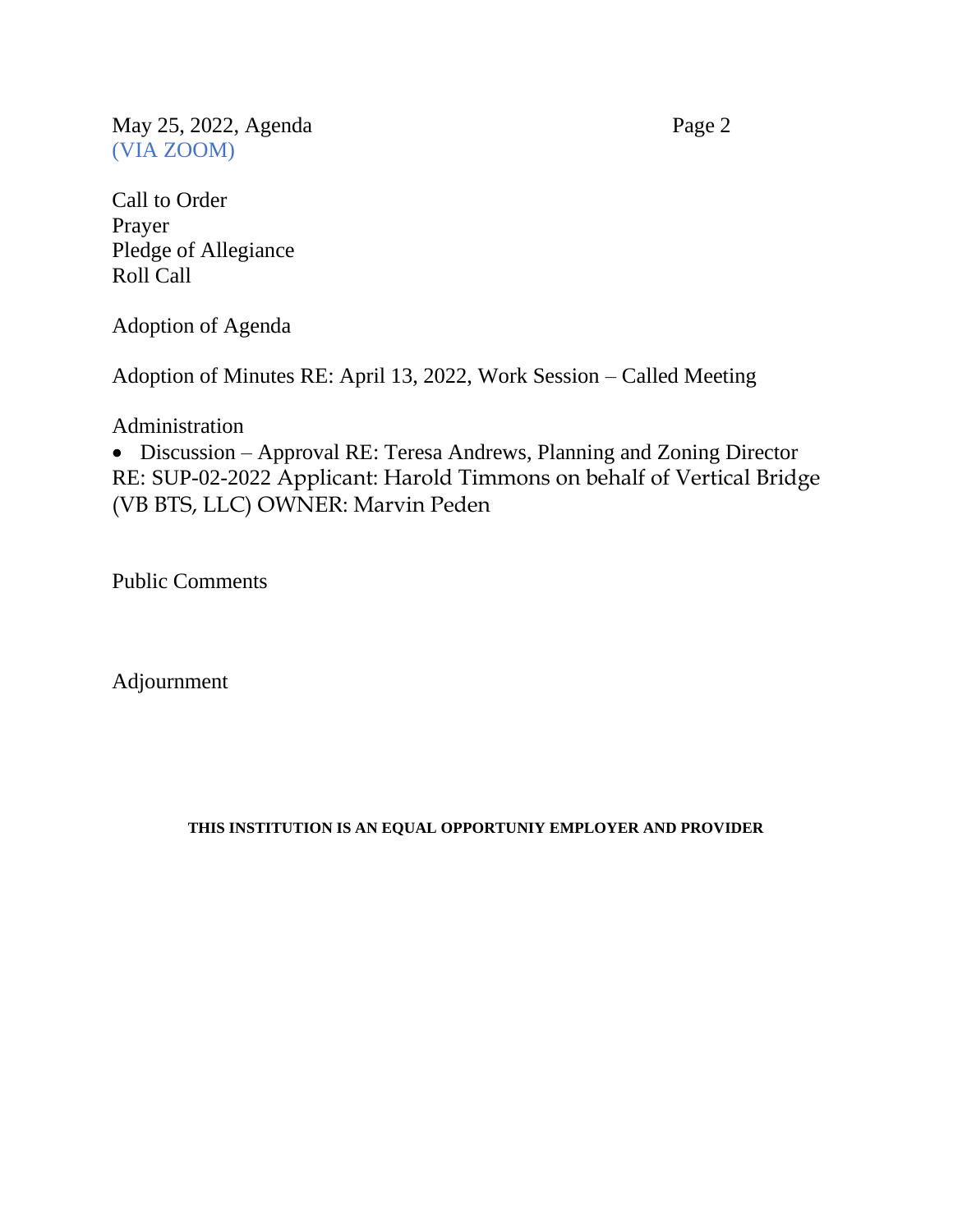## HANCOCK COUNTY BOARD OF COMMISSIONERS 12630 BROAD STREET SPARTA, GEORGIA 31087 MAY 25, 2022, 5:00 P.M. – 3<sup>rd</sup> FLOOR MEETING ROOM (VIA ZOOM) **MINUTES**

Call to Order – Chairman Hudson Prayer – Moment of Silence Pledge of Allegiance – All in Attendance Roll Call – County Clerk, Borderick D. Foster

- Commissioners Terrell Reid, Gloria Cooper, Steve Hill, and Chairman Helen G. Hudson were all present. Commissioner Randolph Clayton was not Present.
- Staff Present: Assistant Clerk, Jamarus Walls and Planning Zoning Director, Teresa Andrews

Adoption of Agenda:

- A motion was proposed by Comm. Hill to adopt the agenda and the motion was seconded by Comm. Reid. The motion was carried with all the commissioners present voting in favor of the motion.

Adoption of Minutes RE: April 13, 2022, Work Session – Called Meeting:

- A motion was proposed by Comm. Hill to adopt the above referenced minutes and the motion was seconded by Comm. Reid. The motion was carried with all the commissioners present voting in favor of the motion.

Administration

• Discussion – Approval RE: Teresa Andrews, Planning and Zoning Director RE: SUP-02-2022 Applicant: Harold Timmons on behalf of Vertical Bridge (VB BTS, LLC) OWNER: Marvin Peden

- After presentation of SUP-02-2022 by Planning & Zoning Director, Teresa Andrews; A motion was proposed by Comm. Hill to approve, and the motion was seconded by Comm. Cooper. The motion was carried with all the commissioners present voting in favor of the motion. (SEE ATTACHED)

Public Comments were entertained at 5:08 P.M.